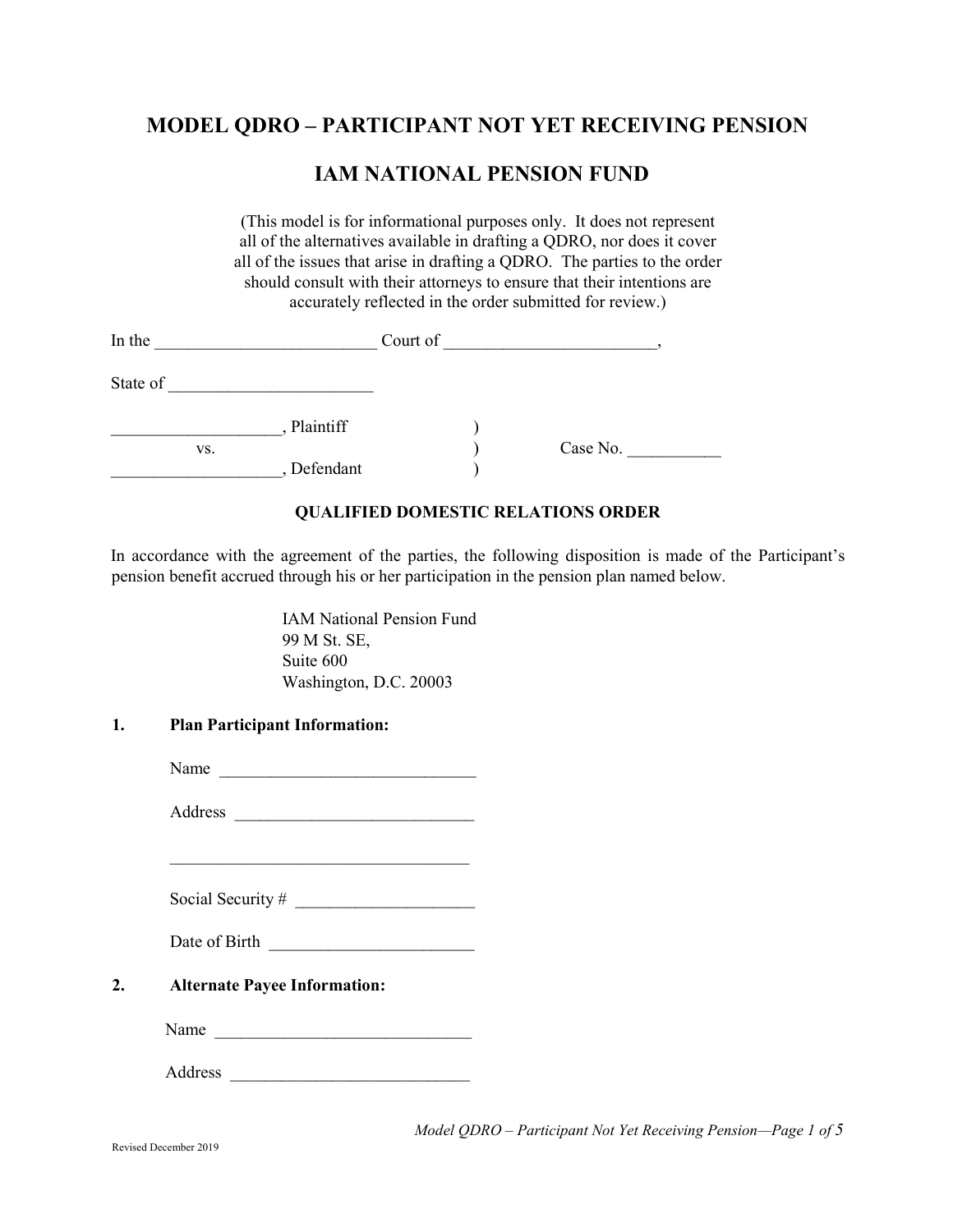Social Security #

 $\overline{\phantom{a}}$  , where  $\overline{\phantom{a}}$  , where  $\overline{\phantom{a}}$  , where  $\overline{\phantom{a}}$  , where  $\overline{\phantom{a}}$ 

Date of Birth

- **3. Date of Marriage and Divorce:** The Participant and the Alternate Payee were married on , and were granted a divorce on
- **4. Assignment of Benefits to Alternate Payee:** The Alternate Payee is hereby assigned a portion of the monthly pension benefit that would otherwise be payable to the Participant. The Fund is to make payment of the Alternate Payee's benefit directly to the Alternate Payee.
- **5. Formula for Determining Alternate Payee Benefit:** The Fund shall determine the Alternate Payee's portion of the Participant's benefit as follows **[circle or initial one of the options in the boxes below]**:

**Important Information about Paragraph 5:** There are three sample formulas listed below, which are commonly used in domestic relations orders. To be qualified, the order must contain **ONE** formula which will instruct the Fund in how to determine the Alternate Payee's portion of the Participant's benefit. All three formulas are acceptable for use in either the dividing or sharing method of division. The parties are **NOT** required to use any of the sample formulas, nor must the percentage assigned to the Alternate Payee be 50%. The parties may use any formula, provided it is calculable by the Fund.

> 50% x Pension Credit Accrued During Marriage x Benefit Amount on Alternate Total Pension Credit on Alternate Payee's Payee's Effective Date Effective Date

**OR** 

50% of the benefit accrued by the Participant from the date of marriage to the date of divorce

**OR** 

## 50% of the benefit accrued by the Participant at Alternate Payee's Effective Date

## **6. Form of Payment to Alternate Payee:** The Alternate Payee shall receive her benefit as **[choose either the first or the second box]**

*Model QDRO – Participant Not Yet Receiving Pension—Page 2 of 5*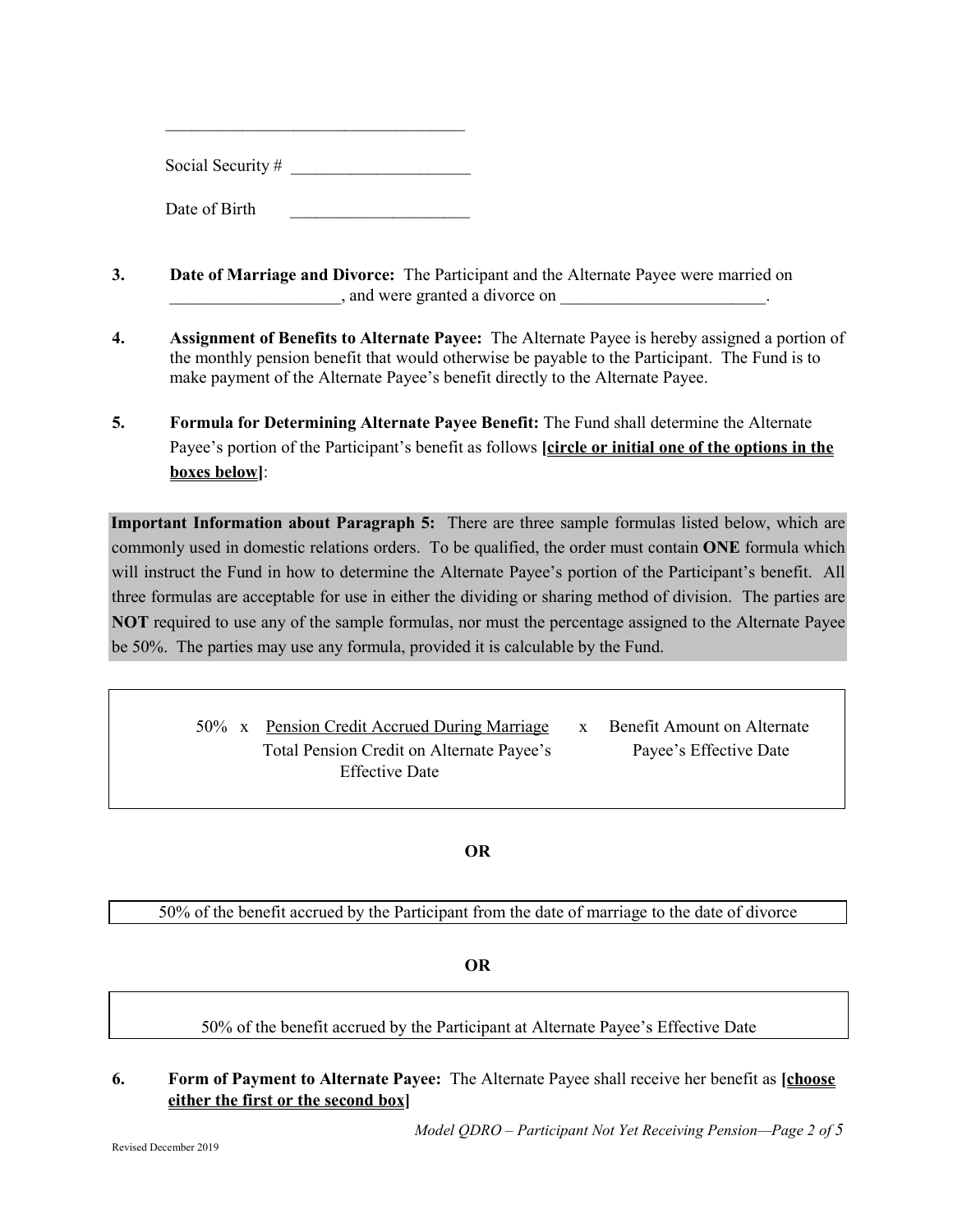a share of each payment to which the Participant is entitled. The portion of the Participant's benefit assigned to the Alternate Payee through this order will be paid in the 50% Spouse Pension form with the Alternate Payee treated as the Participant's Qualified Spouse for purposes of entitlement to the Surviving Spouse Pension should the Participant die prior to the Alternate Payee. At the Participant's death, the Alternate Payee shall continue to receive benefits for life under the Surviving Spouse Pension as the Participant's Qualified surviving spouse. If the Alternate Payee predeceases the Participant after starting to receive benefits, the Alternate Payee's portion will revert to the Participant.

### **OR**

a separate entitlement, payable for the Alternate Payee's lifetime. The Alternate Payee may choose to have her benefit paid in any form provided by the Fund, except as a joint-and-survivor annuity with a subsequent spouse. If the Alternate Payee predeceases the Participant after starting to receive benefits, survivor benefits, if any, will be paid in accordance with the benefit form elected by the Alternate Payee and will be payable to her designated beneficiary(ies).

**Important Information about Paragraph 6:** There are two commonly used methods for dividing the Participant's benefit. The parties must decide whether they wish to use the Sharing method, which assigns to the Alternate Payee a share of the Participant's pension [**use language in first box**] or the Dividing method, which gives the Alternate payee a separate entitlement to the portion of the benefit assigned to her [use language in second box]. Please consult the Department of Labor's QDRO guidelines for additional information regarding methods for dividing a Participant's benefit.

The parties should note that **they are not required to elect the 50% Spouse Pension form** with the Sharing method. If the parties **do not** choose to do so, if the Participant predeceases the Alternate Payee after his Effective Date, the Alternate Payee's benefit will cease.

- **7. Form of Payment for Participant:** The Participant may elect any form of payment available from the Fund for the portion of the benefit not covered by this order. This entitlement includes the right to elect a joint-and-survivor annuity form of benefit with a subsequent spouse.
- **8. Commencement of Payments to Alternate Payee:** The Alternate Payee may, upon written application to the Fund, choose to begin receiving his or her portion of the Participant's benefit at any time after the Participant becomes eligible to receive benefits. Should the Alternate Payee predecease the Participant before establishing an Effective Date of Benefits, his or her portion will revert to the Participant. If the Alternate Payee has not entered pay status prior to the Participant, he or she will begin receiving her portion of the benefit covered by the order as of the Participant's Effective Date of Benefits**.**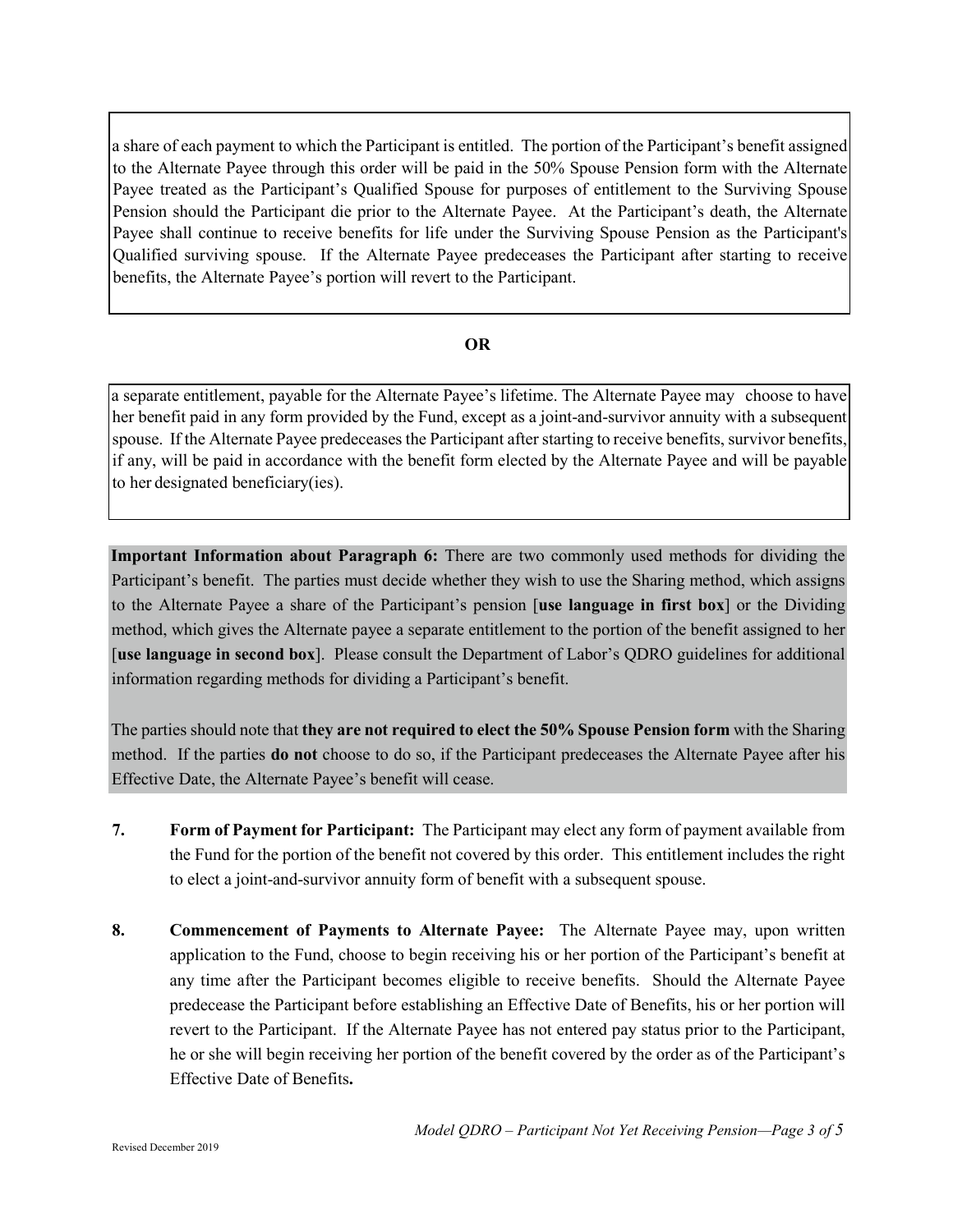**Important Information about Paragraph 8:** If the order uses the Sharing Method, the Alternate Payee cannot begin receiving benefits any earlier than the Participant's pension Effective Date. In addition, if the order uses the Sharing Method, it can provide for a shorter period of payments to the Alternate Payee than until the earlier of the Participant's or Alternate Payee's death. For example, it can provide that payments to the Alternate Payee will cease upon remarriage. If the order uses the Dividing Method, the Alternate Payee can start to receive benefits at any time once the Participant becomes eligible to receive a pension, and the Alternate Payee must start to receive benefits by the Participant's Required Beginning Date.

#### **Important Information about Paragraph 9:**

The order should state whether the Alternate Payee is to be entitled to the Early Retirement Subsidy. If the order does not entitle the Alternate Payee to the Early Retirement Subsidy, in addition to selecting "will not" above, the second sentence must also be deleted. Although Paragraph 9 of this model order is not required, if the order uses the Sharing Method, the Alternate payee will have an entitlement to the early retirement subsidy by default and unless the order says the Alternate Payee does not have an entitlement to it.

If the order uses the Dividing Method, the Alternate Payee will not have an entitlement to the subsidy unless the order explicitly says the Alternate Payee is entitled to it. The Amount of the Alternate Payee's entitlement to the subsidy is generally proportionate to his or her benefit, unless the order says otherwise. The Alternate Payee will have an entitlement to a portion of the Early Retirement Subsidy only if the Participant is eligible to receive this subsidy.

The IAM National Pension Fund's Rehabilitation Plan may impact the Participant's (and therefore the Alternate Payee's) eligibility to receive the Early Retirement Subsidy. Participants should consult the Fund's April 2019 mailing regarding Rehabilitation Plan changes.

- **9. Early Retirement Subsidy (subject to applicable Rehabilitation Plan changes)**: The Alternate Payee [**choose either** *will* **or** *will not*] be entitled to a portion of any Early Retirement Subsidy that becomes payable to the Participant. If payable, the amount of this entitlement will be proportionate to the portion of the benefit assigned to the Alternate Payee by the order.
- **10. Preretirement Surviving Spouse Pension:** In the event the Participant predeceases the Alternate Payee before the Alternate Payee's Effective Date of benefits, the Fund shall treat the Alternate Payee as the surviving spouse of the Participant for purposes of the 100% Spouse Preretirement Death Benefit. The amount of the Alternate Payee's entitlement to these benefits will be based on the portion of the benefit assigned to the Alternate Payee under the formula set out in Section 5.

**Important Information about Paragraph 10**: Neither the Retirement Equity Act nor the IAM National Pension Fund require that an Alternate Payee be treated as the surviving spouse of the Participant for preretirement surviving spouse benefits. Thus, Paragraph 10 of this model order is not required. However, the parties should be aware that in a defined benefit plan such as this one, should the Participant die before the Alternate Payee starts to receive a benefit, the Alternate Payee would have no entitlement to benefits